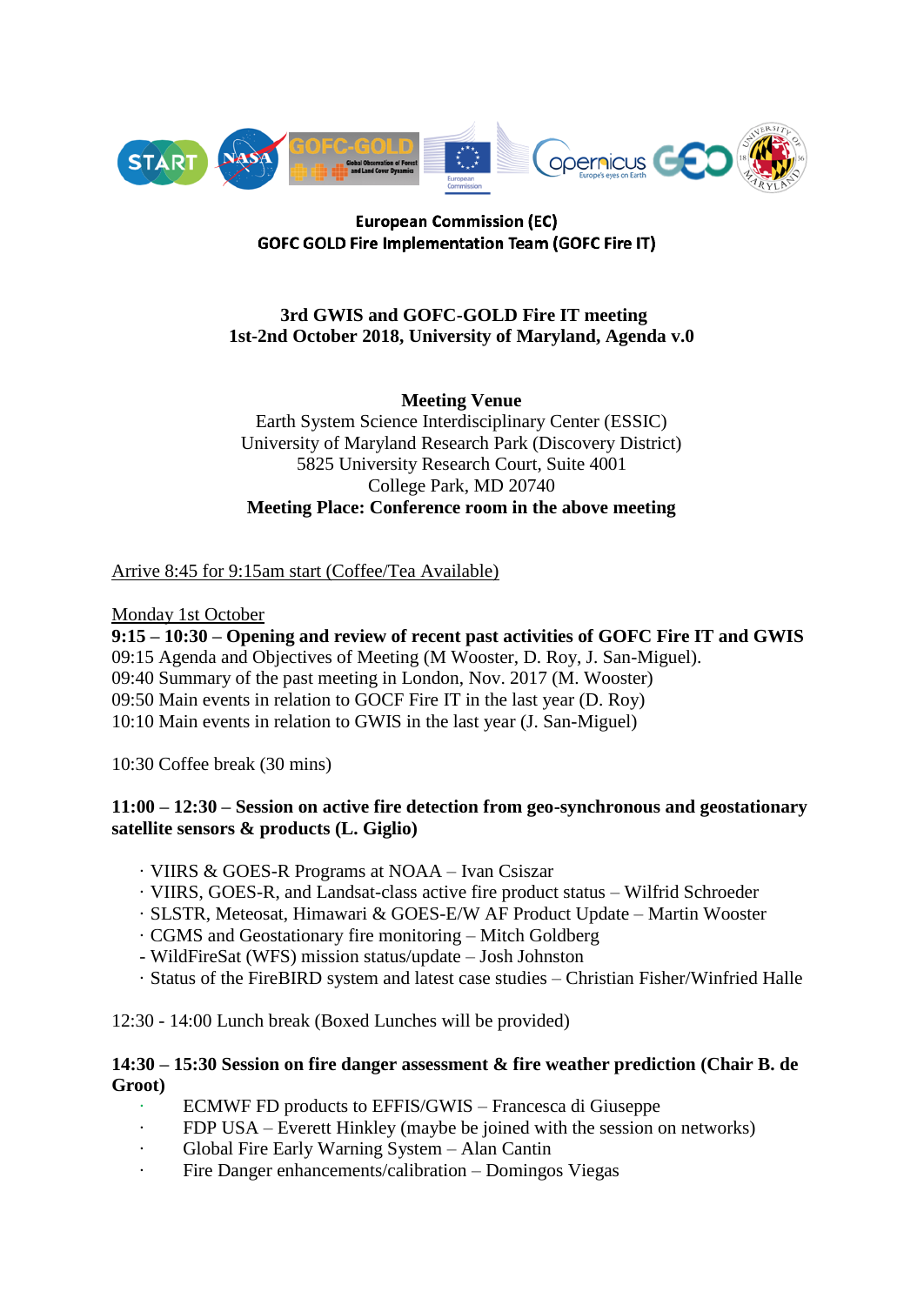## **15:30 – 16:15 Session on burnt area mapping (Chair L. Boschetti)**

- · NASA MODIS & VIIRS BA Products Update ‐ Louis Giglio
- · ESA Fire CCI BA Product Updates Mihai Tanase
- · Landsat & Sentinel Burned Area Updates David Roy

#### 16:15 – 16:45 Coffee break

## **16:45 – 18:00 GWIS Developments & NASA GEO GWIS Projects (Chair A. Soja/J.San-Miguel)**

- · Update on the NASA Applied Science Program Amber Soja
- · Harmonized global active fire data set –Louis Giglio/Wilfrid Schroeder
- · Using NASA fires products to enhance GWIS Luigi Boschetti/DavidRoy
- · Enhancements to Fire Danger Rating in Indonesia Robert Field
- · Enhancements in the GWIS and Web services Jesús San-Miguel

Discussion on the role & further development of GWIS (all)

19:30 Dinner & End of Day 1

Venue: **<https://burtonsgrill.com/location/riverdale/>** Address: 4440 Van Buren Street Riverdale Park, Maryland; Phone: 240-825-3988

#### Tuesday 2nd October

## **09:00- 10:30 Session on National/Regional Fire Information Systems and Networks in view of links to GWIS (Chairs K. Vadrevu/Anja Hoffman)**

- · Regional Network Overview & Activities Krishna Vadrevu
- · Canada Canadian Fire Information System –Josh Johnston
- · USA Everett Hinkley
- · Brazilian Wildfire Information System Alberto Setzer
- · China Peng Gong
- · Australia Adam Leavesley
- · New Zealand Ilze Pretorius

10:30 – 11:00 Coffee break

## **11:00- 12:15 (Continuation)**

- · SAFNET network and AFIS Philip Frost
- · REDLATIF network– Jesus Anaya
- · MIOMBO network– Natasha Ribeiro
- · SEARRIN network– Isar Albar
- · MEDRIN network Ioannis Gitas
- · Europe, Middle East and North Africa (EFFIS) Jesús San-Miguel